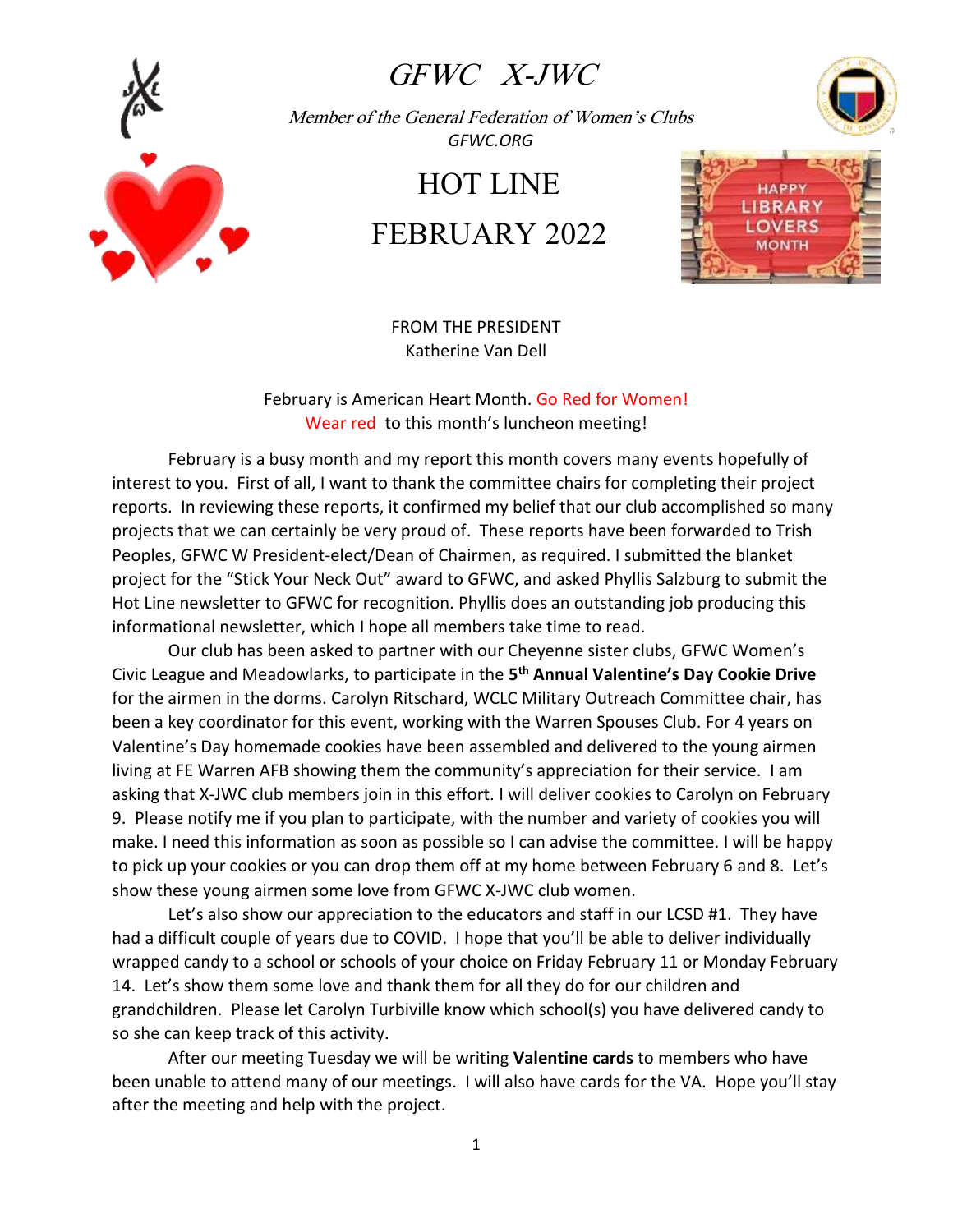At this month's luncheon meeting, we will hear presentations from the three organizations selected for consideration for our **Community Impact Project**. I am looking forward to hearing from all of them.

**GFWC-W State Convention** will be April 29-30 at the Days Inn in Thermopolis. Please let me know if you are planning to attend so the convention committee will have an idea of the number attending. During the meeting, state officers will be elected and installed during Saturday night's banquet. Our Trish Peoples will be installed as state president.

Should you have any questions and/or concerns, please don't hesitate to contact me.

#### **2nd VICE PRESIDENT**, Karen Lee

**MENU** for the February 1st luncheon at the Red Lion:



**Cranberry apple stuffed pork chop Garlic mashed potatoes Chef's choice vegetables Chocolate cake Garden salad & rolls Usual drinks**

#### **Option for Chef or Cobb salad instead of the offered meal.**

Cost: \$13.00 Please make check payable to X-JWC

### **EDUCATION AND LIBRARIES Community Service Program**

Carolyn Turbiville Chairman

Hope you are curling up with a good book on these long, cold, snowy winter days.

Schools are now open for volunteers to come in. Some schools are welcoming volunteers with open arms. The teachers can certainly use the help. If you are interested, contact a school or I would be glad to help you get started. I have made it one day, and it made me feel so good helping the children and teachers. It was so good to see the smiling faces of the little ones. I am doing 2<sup>nd</sup> grade at Alta Vista and I know they would love to have more volunteers, as other schools would. Also, Kathy Petersen is volunteering at the County Library. Go Kathy! Let's get some more X-JWC members volunteering in the education field. It is so important!

We are also taking bowls of candy to schools to thank the staff for their great work with our young people. So far, we have candy going to Alta Vista, Hebard and Pioneer Park. Please let me know what school you might be interested in taking candy to, so we don't have duplicates.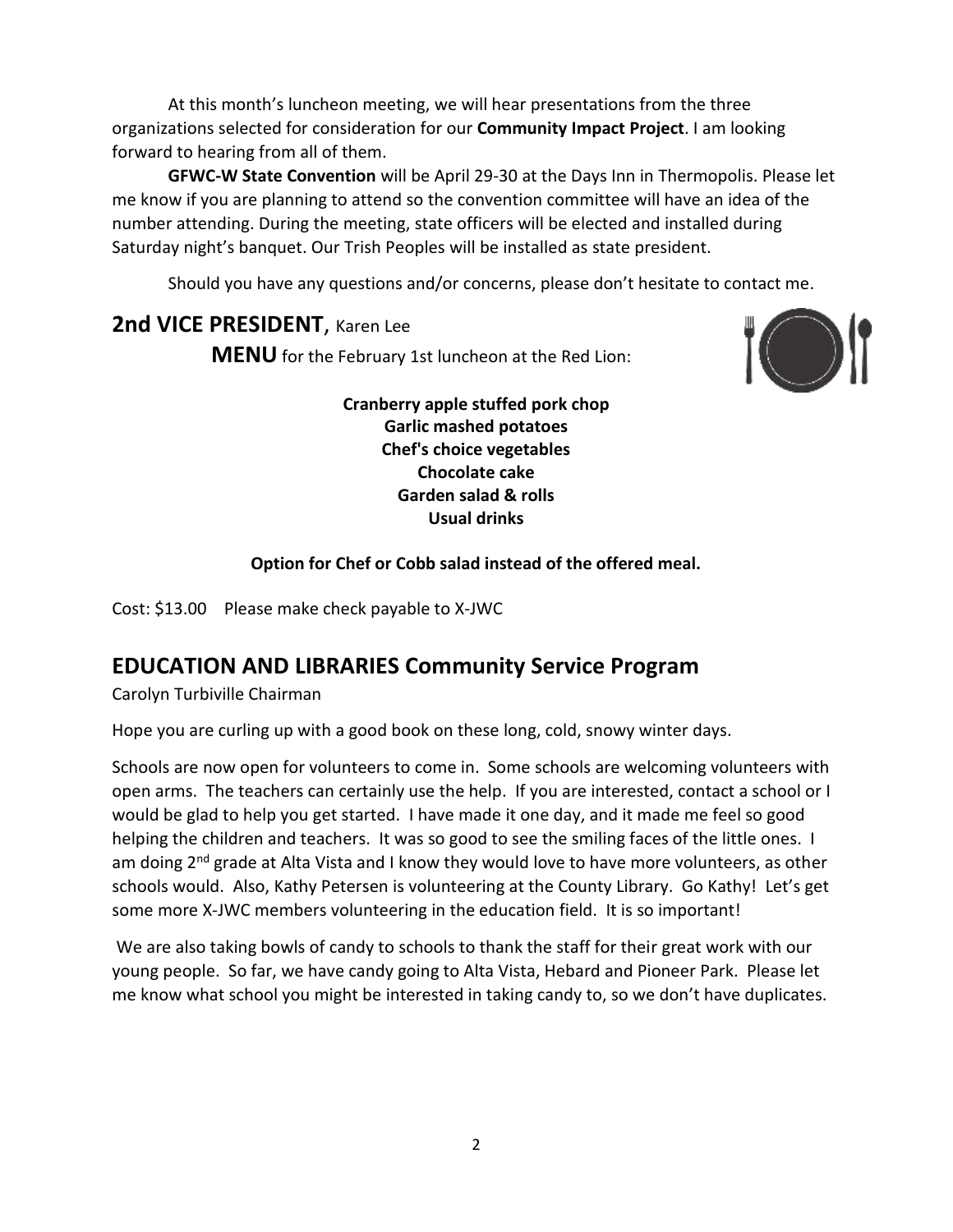People can have the same parents, live in the same house and raised by the same morals... But one still can be a crackhead and the other one a preacher, so you can't say it was how somebody was raised. It's the decisions YOU choose to make.

*A book a day keeps Stupidity away!*

 *A library is not a luxury but is one of the necessities of life. Henry Ward Beecher*

**ENVIRONMENT Community Service Program,** Jenny Mullin, Chairman and Phyllis Salzburg, State Chairman



The count is in! X-JWC members came up with 25 strings of **holiday lights** to send to a recycling/disposal location! Thank you for keeping them out of the landfill where they threaten birds and wildlife, contaminate soil and hang around, filling up landfills for years to come!



 **WATER** – turn the faucet and it magically appears to wash our dishes, shower, flush toilets, water the lawn, quench our thirst, boil our eggs and so much more! But where, in our arid climate does the water we rely on come from? According to the Board of Public Utilities: Approximately 70 percent of the water used in Cheyenne comes from mountain streams in the Medicine Bow and Laramie Mountain Ranges. A three part system moves water from one side of a mountain to another, trades water across a valley, and then pipes water across two mountain ranges to Cheyenne. It takes snow in the Sierra Madres, Medicine Bows and Laramie Mountains to supply Cheyenne with water.

The remaining 30 percent of water used in Cheyenne comes from wells. Cheyenne has four well fields to the west and northwest of the City. These well fields contain 35 wells that deliver water to Cheyenne. A very complicated system to get water our homes – we should make sure we conserve and use it wisely so we're not rationing as many other states and communities are!

**HEALTH AND WELLNESS Community Service Program,** Nancy Krois, Chairman

**Thank You** to Norine Samuelson who contributed **COATS and GYM Bags.** Between the two of us 15 coats and 6 gym bags were given to the Coalition for the Homeless Welcome Mat and Needs Inc. They were very appreciative.



**February is HEART MONTH.** The American Heart Association has a great computer web site [www.Heart.org](http://www.heart.org/) that has information about the heart, exercise and diet. Remember to talk with your doctor about your heart and family history. On your table is a one-page handout with typical symptoms of a heart attack and stroke. Remember that women may have symptoms a bit different, so when in doubt contact medical folks right away.

There are a number of **Volunteer and Donation** opportunities coming up.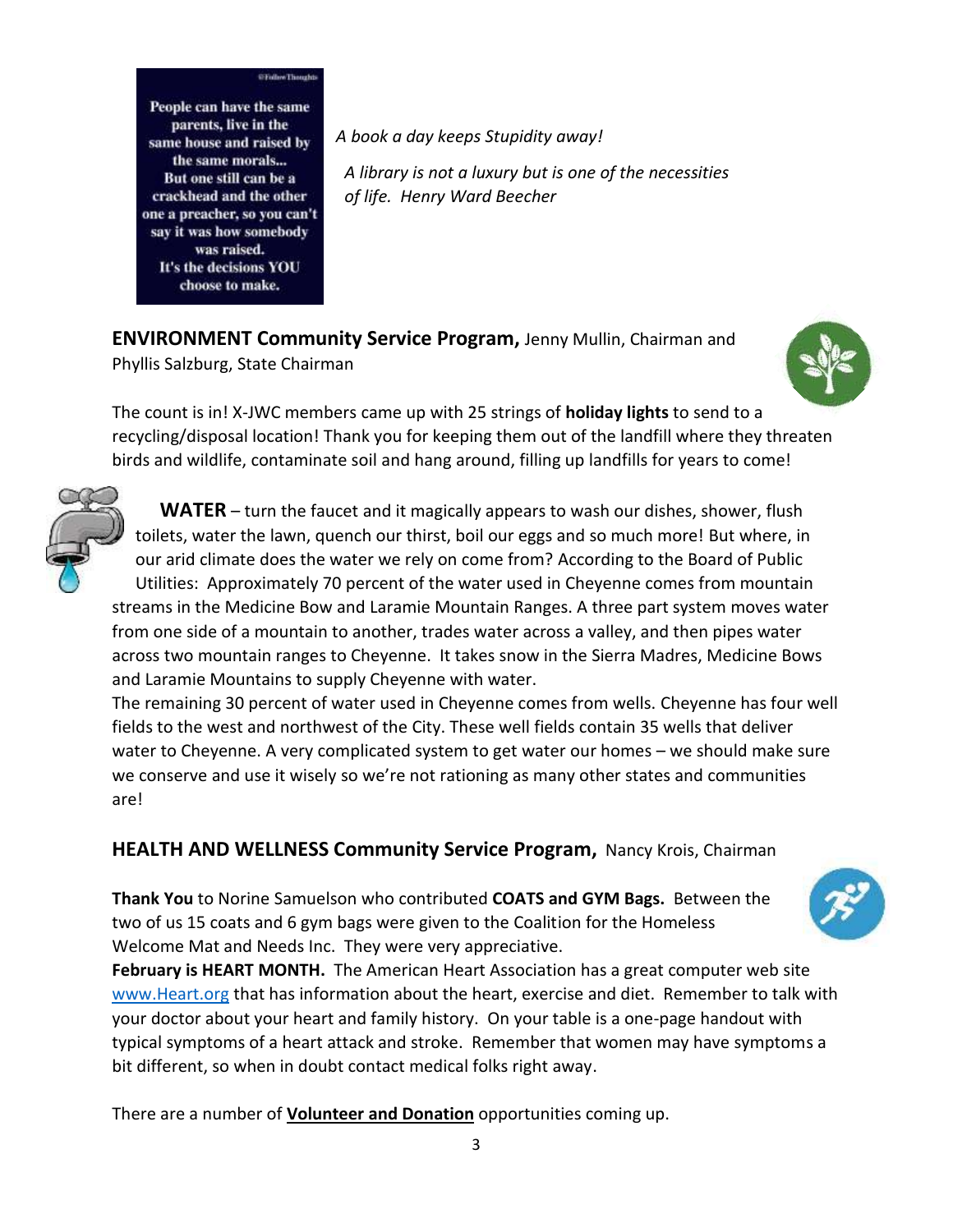**MAKE A BLANKET DAY: Blankets for Laramie County Kids:** February 26, 2022 Saturday 10:00 am to 1:00 PM Cheyenne Evangelical Free Church, 7006 N. College (If you get to 4 Mile Rd, you have gone too far.) Cut and Tie Fleece Blankets Snacks will be provided for all volunteers. All supplies for the blankets will be provided. **DELTA KAPPA GAMMA** Used Book Sale: Collections February 1st– February 27<sup>th</sup>

Sale: March 5<sup>th</sup> & 6<sup>th</sup> at Former Big Lots in Cheyenne Plaza, 3741 E. Lincolnway Paper has announced and copy on our entrance table today.

**JUMP INTO JEWELS: HABITAT FOR HUMANITY:** Shop April 22-23, 2022

donate jewelry, scarves, purses, and accessories.

**HAPPY VALENTINE'S DAY to all of you.** May you feel LOVE and Gratitude Overflowing.

**FREE AT-HOME COVID-19 TESTS** – Every home in the U.S. is eligible to order 4 free tests – completely free. Orders will usually ship in 7-12 days. Go to COVIDtest.gov to order. Only name and residential address is needed – no credit card or insurance information required. You can call 1-800-232-0233, 8:00 am to midnight Eastern, 7 days a week if you have difficulty accessing the internet or need additional support placing an order

According to the website:

They are rapid antigen at-home tests, not PCR. They can be taken anywhere. Give results within 30 minutes (no lab drop-off required). Work whether or not you have COVID-19 symptoms. Work whether or not you are up to date on your COVID-19 vaccines. They are also referred to as self-tests or over-the-counter (OTC) tests. All tests distributed as part of this program are FDA-authorized at-home rapid antigen tests. You are not able to choose the brand you order as part of this program.

The Centers for Disease Control and Prevention (CDC) recommends that you take an at-home test:

- If you begin having COVID-19 symptoms like fever, sore throat, runny nose or loss of taste or smell, or
- At least 5 days after you come into close contact with someone with COVID-19, or
- When you're going to gather with a group of people, especially those who are at risk of severe disease or may not be up to date on their COVID-19 vaccines.

### **WAYS AND MEANS,** Karen Lee, Chairman

The committee met on Thursday January 27th to work on the upcoming **Big Bunco Fundraiser** which will take place on Saturday March 12, 2022 from 1:00 pm- 4:00 pm at the Moose Lodge, 1019 S. Greeley Highway. Ticket envelopes will be given out at the luncheon on February 1st. Each



envelope will contain 5 tickets and a cover letter explaining the details of the fundraiser.

A sign-up sheet will be passed around at the luncheon for members to volunteer to provide snacks and desserts and to help with set-up or clean-up.